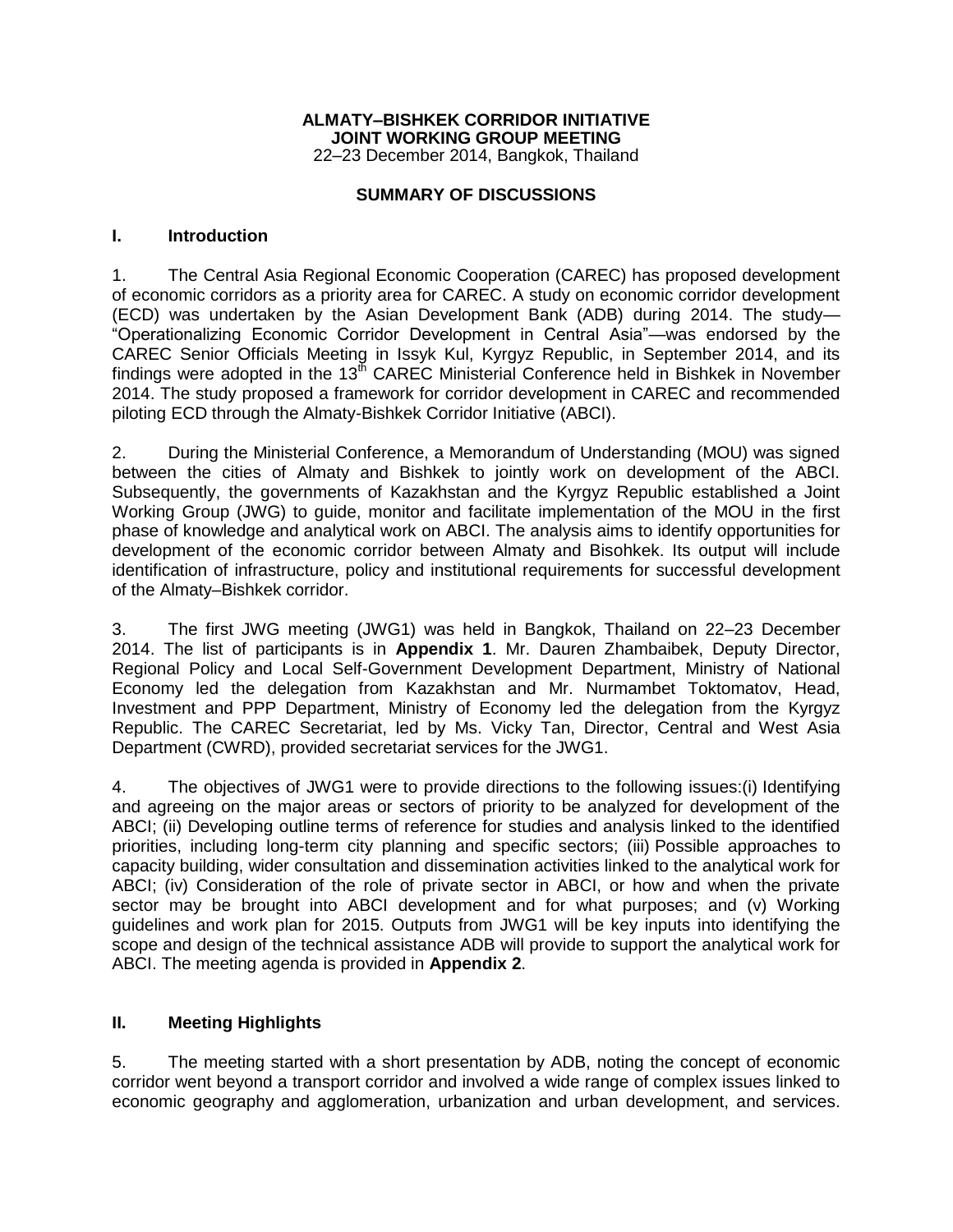The JWG would need to prioritize analytical requirements. JWG members welcomed the opportunity provided by the ABCI to revive and further enhance bilateral cooperation. Kazakhstan shared that agglomeration was a government priority as an instrument to achieve economic diversification into non-oil sectors. At present, the oil sector continues to dominate the economy, crowding out the other sectors. The Kyrgyz Republic noted the Kyrgyz accession to the Eurasian Economic Union on 23 December 2014. With this accession, there will be more areas for cooperation with Kazakhstan through greater mobility of goods, capital and people. Members also recognized opportunities for trade arising from differences between Almaty and Bishkek in per capita incomes, level of development and natural endowments.

6. The session on Agglomeration and Urban Planning in Almaty and Bishkek included a presentation by Kazakhstan on agglomeration plans of the country. For the agglomeration in Almaty, the development plan is still under preparation which includes establishment of industrial zones and/or economic zone to increase growth. Kazakhstan proposed it would be useful to (i) harmonize industrial and agricultural policies and approaches between Almaty and Bishkek; and (ii) look at issues in environment/ecology. Kyrgyz Republic supported the desirability of harmonizing policies on trade and logistics hubs and agricultural products. Bishkek has a 2025 master plan (adopted in 2007) with expansions envisaged along an eastwest axis, but it needs to be updated due to deviations already evident.

7. For city planning coordination, members agreed there is a need to stock take endowments available, identified socio-economic targets and existing strategies to achieve those objectives. They agreed to exchange such information and facilitate analysis to identify opportunities for utilizing potential complementarities.

8. At sector level, the JWG discussed several sector strategies, cooperation areas and analytical requirements. The meeting agreed to the following:-

- a. Agriculture. Analytical work will prioritize food security and agricultural trade by: (i) assessing strengths and vulnerability of food security strategies and building on opportunities for cooperation in mutual strengthening of food security; (ii) assessing links between Almaty, Bishkek, and their respective hinterlands in the agriculture sector; and (iii) considering key problems for agricultural producers and processors, such as access to markets.
- b. Tourism. It was proposed to include tourism as an area for analytical study. Both sides will provide the Secretariat information on existing tourism analyses and strategies. Analytical work would review (i) existing strategies for development and marketing of tourism; (ii) policies to increase private-sector investments in the sector; (iii) opportunities for combining tourism assets in attracting tourists from within and outside the region.
- c. Finance. In view of the number and diversity of possible areas within this sector, the JWG agreed to initiate analytical work in this area at a later stage subject to availability of resources. Integration of equity markets may be one area of focus.
- d. Education. The education sector can be an important area for ABCI. Analysis will consider: (i) stock take of tertiary and TVET (technical and vocational education and training) in each country; (ii) identifying areas of comparative advantage for each country (including human resource planning); (iii) analyzing relevant policies relating to mutual direct investment in the sector and widening access to